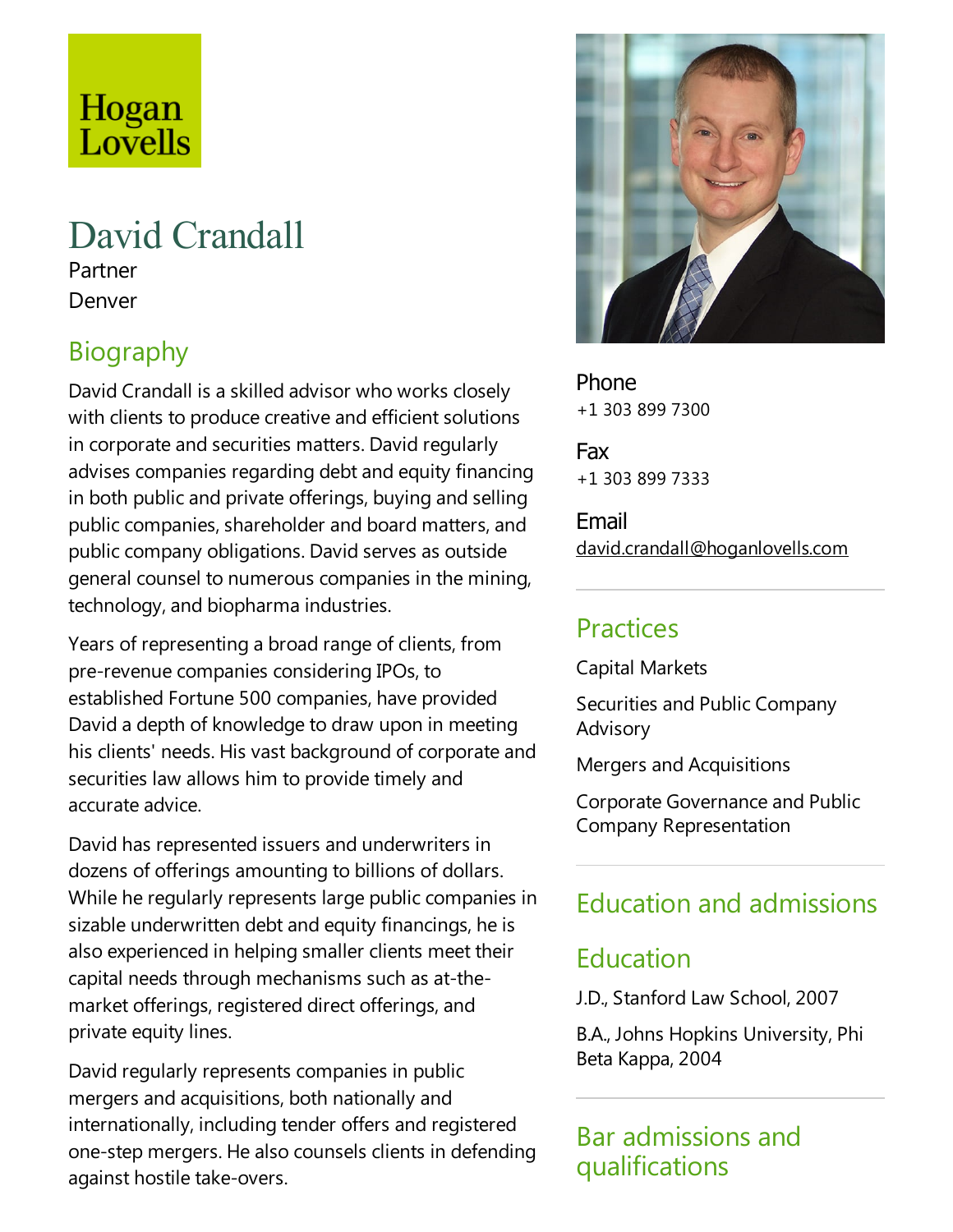For general corporate and public company obligations, David serves as an informed resource for clients, bringing years of experience in working with the Securities and Exchange Commission, shareholders, and boards of directors.

#### Representative experience

Represent Laird Superfood in its US\$67m IPO.

Represent Strategic Education in its US\$229m following-on common stock offering.

Represent Westwater Resources in dispositions of its uranium assets.

Represent Laird Superfood in private offerings in advance of its IPO.

Represent Strategic Education in its acquisition of the Australia and New Zealand business of a U.S. public company.

Represent National CineMedia in its offering of US\$400m of senior secured notes and the redemption of existing senior secured notes.

Represent a U.S. public health care company in the acquisition of other public health care companies, with aggregate cash and equity consideration in the billions of dollars.

Represent Westwater Resources, Inc. in its acquisition of ASX-listed Anatolia Energy Limited.

Represent Regal Entertainment Group in several bond offerings for over a billion dollars and tender offers and redemptions of existing bonds.

Represent Ciena Corporation in its approximately US\$400m acquisition of Cyan Inc.

Represent Royal Gold, Inc. in over US\$800m of common stock and convertible debt offerings.

Represent numerous issuers in establishing at-themarket and private equity line agreements.

Represent a Canadian company in its acquisition of a public U.S. computer software company.

Colorado

Pennsylvania